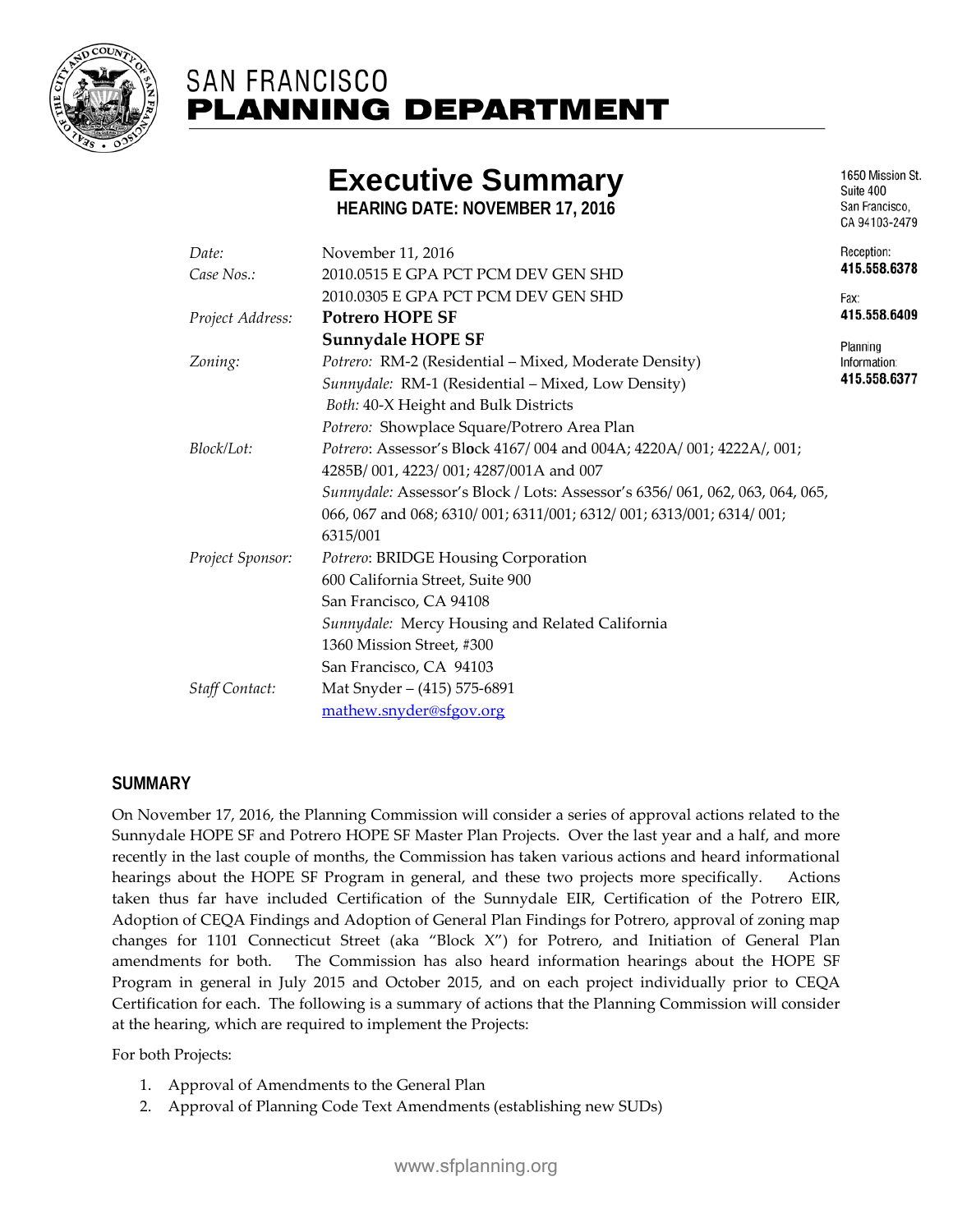- 3. Approval of Planning Code Map Amendments
- 4. Approval of Design Controls and Guidelines ("DSGs") documents
- 5. Approval of Development Agreements ("DAs")
- 6. Adoption of Shadow Findings (Planning Code Section 295)

For Sunnydale only:

- 1. Adoption of CEQA Findings
- 2. Adoption of Master General Plan Findings and Findings of Consistency with Planning Code Section 101.1

# **PROJECT BACKGROUND – HOPE SF**

With the end of Hope VI Federal funding, which had been used for several previous San Francisco Housing Authority revitalization efforts, City officials recognized the need to find a new strategy to rebuild the City's largest Housing Authority sites. The Mayor and Board of Supervisors appointed a task force, which published "HOPE SF: Rebuilding Public Housing and Restoring Opportunities for its Residents" in 2007. This document initiated the HOPE SF Program and its guiding "HOPE SF Principles". Part of this strategy is to take advantage of the relatively underdeveloped character of Housing Authority sites by planning for greater densities. A portion of the additional densities would be low-income affordable housing, and market-rate housing that would help cross finance the reconstruction of Housing Authority units and reduce the concentration of poverty on the site. The HOPE SF Principles also dictate that the reconstruction of these sites specifically take into account the need for supportive non-residential uses, such as childcare and resident-serving retail. As yet another goal, HOPE SF seeks to mend the broken San Francisco street grid and lack of connectivity characterized by the Housing Authority sites by reasserting a development pattern more in keeping with surrounding neighborhoods.

The Sunnydale and Potrero project sponsor teams were selected on 2007. As selected Master Developers, their initial task was to engage with the Housing Authority residents and local communities in developing new site plans for the projects. This effort included hosting multiple meetings and other events over the course of about two years that looked at current conditions, residents' needs and desires, and establishing strategies to integrate the sites' into the surrounding City fabric. After the site plans had been prepared, the Projects began their environmental review processes and engagement with Planning staff on developing a set of development regulations that would implement the newly created visions.

#### **PROJECT DESCRIPTION – SUNNYDALE**

The Sunnydale site consists of approximately 50 acres in the Visitacion Valley and contains 93 residential buildings, 775 occupied public housing units, and a 29,500 square foot community center. The Sunnydale site is generally bounded by McLaren Park (Gleneagles Golf Course and Herz Playground) to the north, other portions of McLaren Park and Amazon Playground to the west, Parque Drive and Velasco Avenue to the south, and Hahn Street to the east. The Sunnydale site currently features broad curvilinear streets that do not relate to the surrounding street pattern and includes only six large super blocks.

The Sunnydale HOPE SF Master Plan project ("Project") includes demolishing all existing units, vacating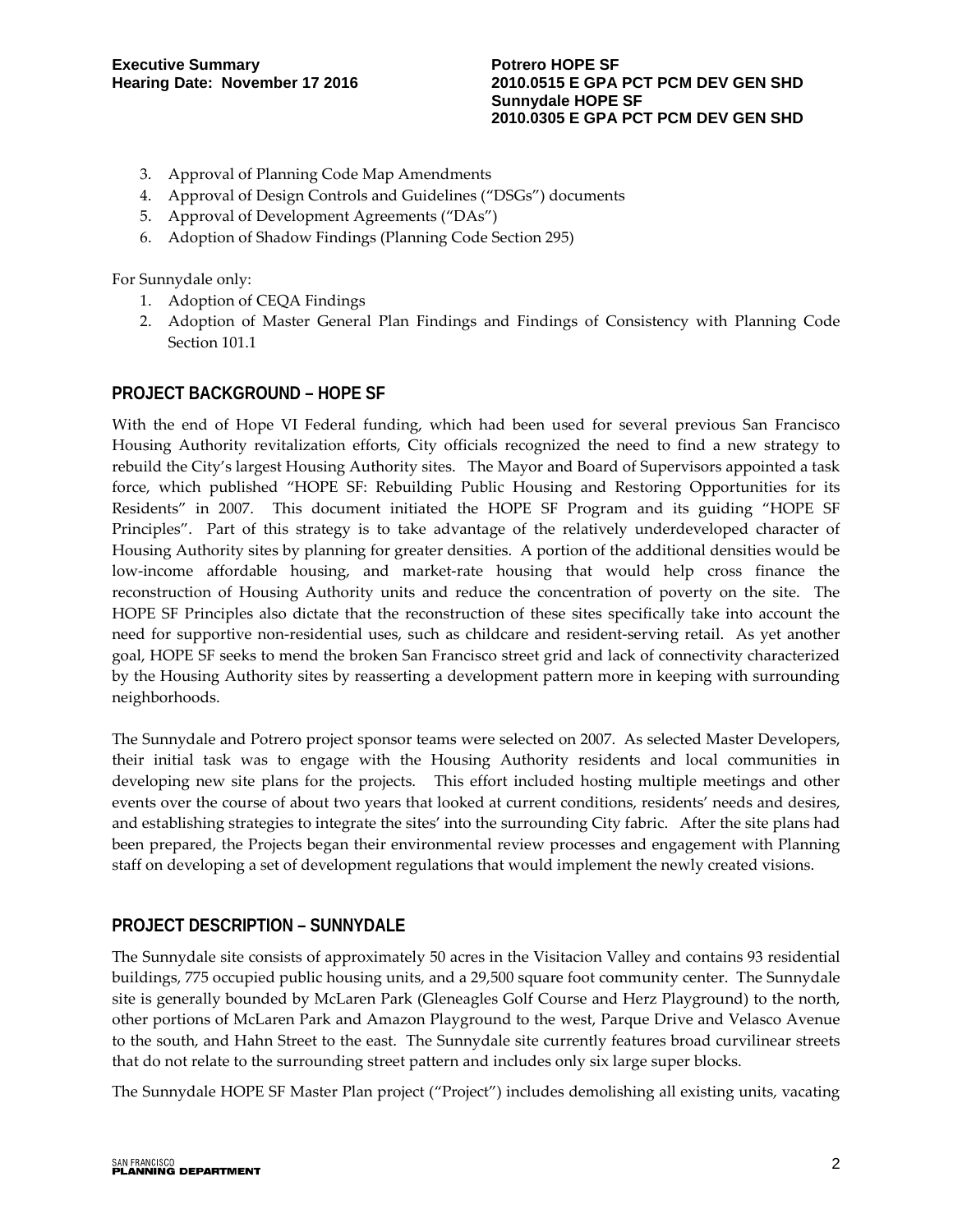portions of the right of way and building new streets that would better relate to the existing street grid. The Project would transform the six existing super blocks into about 34 new fine-grained blocks. The site is designed with a central "Hub" that would feature a series of parks, open spaces, a community center, space for retail, and other community-serving uses.

At completion, the Project would include up to 1,770 units, including Housing Authority replacement units (775 units), a mix of additional affordable units (a minimum of approximately 200 low-income units), and market rate units (up to 694 units). New buildings within Sunnydale would provide a consistent street wall with "eyes-on-the-street" active ground floor treatment. A variety of building types would be constructed throughout including individual townhomes, small apartment buildings and larger corridor apartment buildings. Approximately 1,437 parking spaces would be provided for the units. Approximately 60,000 gross square feet of community serving uses, including retail, would also be constructed.

The project would be constructed in at least three main phases over at about 25 years. Phasing timing would be contingent on market forces and the availability of financing.

# **PROJECT DESCRIPTION – POTRERO**

The Potrero HOPE SF site consists of approximately 39 acres (including streets) and is located on the southern and eastern slopes of Potrero Hill. The site, currently known as Potrero Terrace and Potrero Annex features 61 low slung buildings that are constructed perpendicular to the site's steep slopes. The site's streets diverge from the typical Potrero Hill street grid and cross the site at a diagonal, creating four very large super blocks. This, along with the lack of typical street and pedestrian connectivity make the existing development feel disconnected from the rest of the neighborhood and City.

As a HOPE SF project, this development aims to remedy these issues. The Project includes demolishing all existing units vacating portions of the right of way that currently cross the site diagonally, and building new streets that would better continue the existing street grid. The Project would transform the four existing super blocks into about 19 new fine-grained blocks, add one major new park along with several smaller parks, plazas and pedestrian ways throughout. The site would feature a new "Main Street" along a newly established segment of 24<sup>th</sup> Street; this new segment of 24<sup>th</sup> Street would be aligned with commercial and community uses, and parks and open space.

At completion the Potrero HOPE SF Project would include up to 1,700 units, including Housing Authority replacement units (619 units), a mix of additional affordable units (a minimum of approximately 200 low-income units), and market rate units (maximum of 800 units). New buildings would provide a consistent street wall with "eyes-on-the-street" active ground floor treatment. A variety of building types including individual townhomes, small apartment buildings and larger corridor apartment buildings would be constructed throughout. Approximately 1,150 parking spaces would be provided for the units largely below grade.

The public realm would be enhanced with improved connectivity to the existing street grid by continuing Arkansas and Texas Streets where they currently dead end, and adding two new east-west streets. The Plan calls for pedestrian ways along Connecticut, 23<sup>rd</sup>, and elsewhere where the grade is too steep for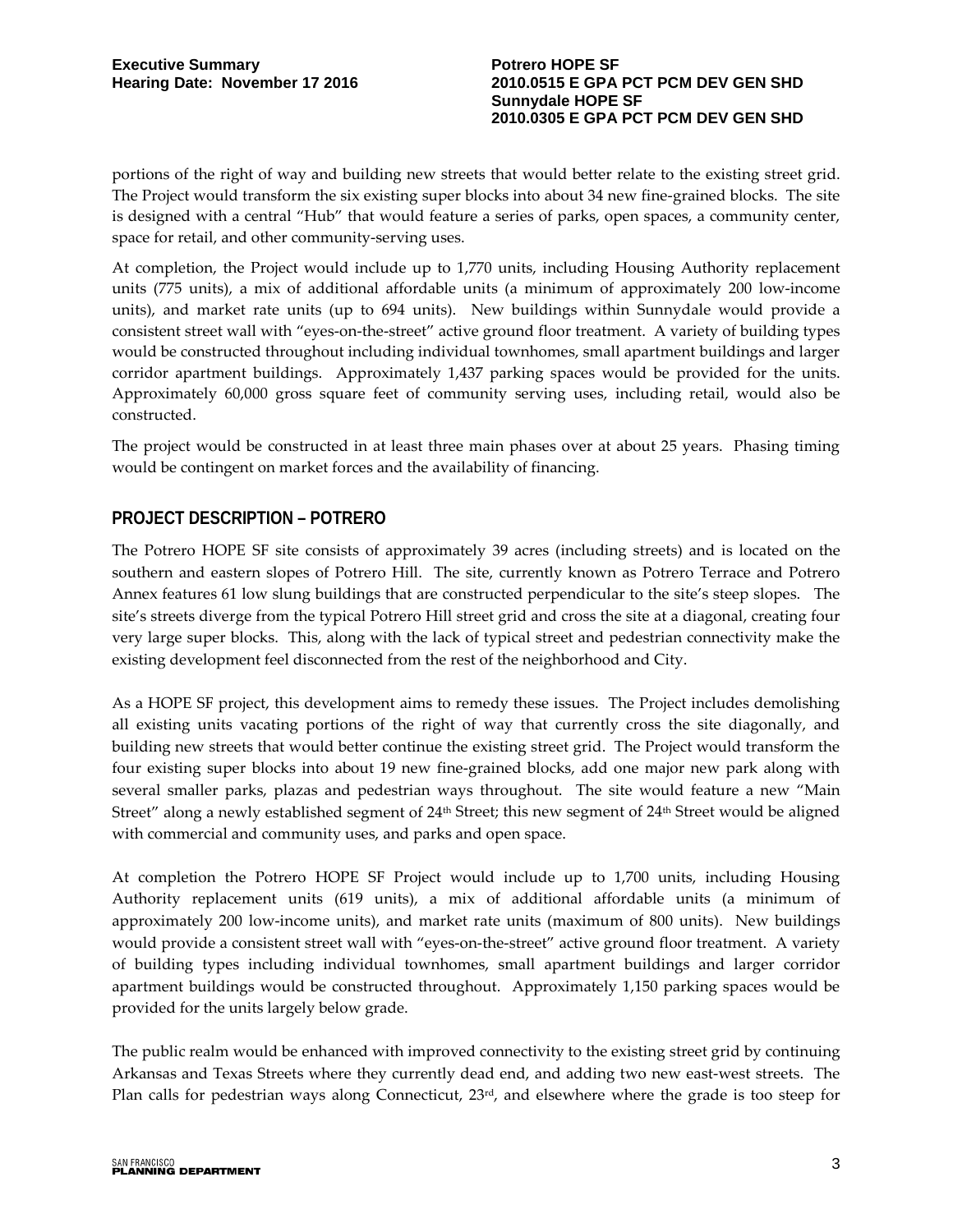vehicular traffic.

The project would be constructed in approximately five main phases over about 25 years. Phasing timing would be contingent on market forces and the availability of financing.

## **PLANNING COMMISSION REQUIRED ACTIONS FOR THE PROJECTS**

As summarized above, the Planning Commission will be required to take several actions to approve the Project. Below are more detailed descriptions of the actions.

#### **General Plan Amendments**

On September 15, 2016, the Planning Commission adopted Resolutions 19737 and 19738 initiating General Plan amendments for Sunnydale and Potrero, respectively. The amendments would (a) amend Map 03, "Existing and Proposed Open Space" of the Recreation and Open Space Element so that new open space within the two sites are reflected in the map; and (b) amend Map 4, "Urban Design Guidelines for Heights of Buildings" of the Urban Design Element so that the two sites are shaded with the height designation of 50 – 88 feet.

#### **Planning Code Text Amendments**

On October 24, 2016, the Board of Supervisors initiated ordinances that would amend the Planning Code by adding new Special Use Districts ("SUDs") for Sunnydale (Planning Code Section 249.75) and Potrero (Planning Code Section 249.76). The new SUDs, which are almost identical in format, provide specific land use and development controls for the two sites. For most design controls, the SUDs refer to separate Design Standards and Guidelines documents, for which the Commission will also be taking action (see below). On top of providing specific design and land use controls, the SUDs also provide design review procedures for these multi-phased projects. The Design Review procedures include three aspects of review:

- (a) *Phase Review:* an overarching "phase" review is proposed to occur prior (or at least concurrently with) design of actual buildings and community facilities. The Phase review would assure that the Master Developers are moving forward with infrastructure and community improvement development at the same time as development of buildings per the established phasing plan and schedule of improvements.
- (b) *Design Review – Buildings:* the design review of buildings would be similar to typical Planning Department review except that in-lieu of including 311 Notification and DR procedures, the Master Developers will be required to hold regular meetings with the community on the projects' ongoing progress. Consistent with other DA design review processes established for Treasure Island, ParkMerced, and Schlage Lock, the design review will include procedures for "Minor" and "Major" modifications, with only applications for Major Modifications being brought before the Planning Commission for approval. (The Director would also have the discretion of bringing Design Review applications to the Commission for review and comment.)
- (c) *Design Review – Community Improvements:* the design review of parks, opens spaces, and community facilities would have a similar design review process as that for buildings. However, for parks that would be owned the Recreation and Parks Department, the design process would be led by RPD staff and Planning's review process would be superseded by RPD's process. It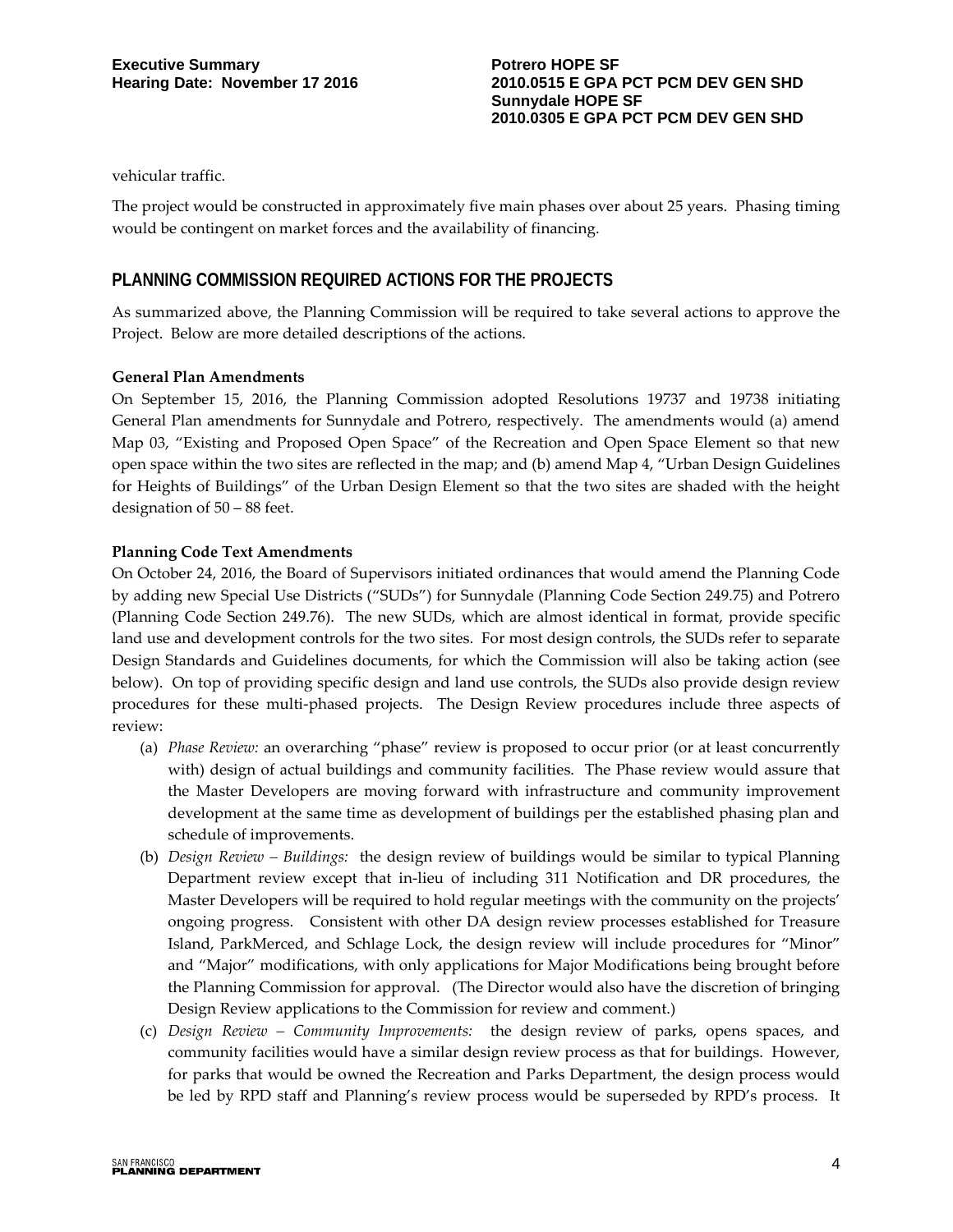should be noted that design for streets and rights-of-way would be facilitated by San Francisco Public Works and not by Planning; Planning, however, would continue to play a key role in reviewing designs for the streets.

On top of adding new Planning Code Section 249.75 and 249.76, the text amendments will add new Planning Code Section 263.30 and 263.31, which would address height controls for the two SUDs. The Sections would refer to the DSGs for more specifics of height restrictions on a block-by-block basis.

#### **Proposed Changes to the SUDs since the Board of Supervisors Introduction**

Since the Board of Supervisors introduced the Text Change Ordinances, staff has further reviewed the text with the Development Agreements, and is now proposing changes to the text to: (1) clarify what uses are principally permitted; (2) assure consistency between the SUD and the Development Agreement; and (3) provide additional provisions for interim uses that would serve the residents and further the phasing of the project while the projects are being implemented.

The additional language makes it clear that community-serving, such as child care, health clinics and other community facilities uses are principally permitted regardless of their size.

The additional language makes the community meeting, notification, and reporting requirements for each stage of review consistent with the process described in the DA. The overall intention is to require the Project Sponsors to be out in the community providing updates regularly in lieu of typical 311 notifications. Specifically, the DA requires at least one meeting per year regardless of progress on the Projects, and a pre-application community meeting be held prior to each application (Development Phase, Design Review for Buildings, and Design Review for Community Improvements). Such meetings would be conducted per Department standards. It is understood that meetings could be combined with other regularly scheduled meetings as long as they are noticed, held, and memorialized per Department procedures.

The additional language also includes provisions for interim uses, including temporary structures, where such structures would house resident-serving community uses, such as health clinics.

Finally, minor miscellaneous clarifications are provided.

Included in the attachments, are the SUD Ordinances as introduced by the BOS, followed by redlined proposed changes as described above. Staff is recommending that you approved the Ordinances, and recommend to the Board of Supervisors that they incorporate the changes now proposed by staff.

#### **Planning Code Map Amendments**

On October 24, 2016, the Board of Supervisors initiated ordinances that would map the new Sunnydale and Potrero HOPE SF SUDs and 40/65-X Height and Bulk Districts across the two sites on the Planning Code's official Special Use District and Height Zoning Maps. In addition, for Sunnydale, the parcels at the southeast corner of Hahn and Sunnydale (across Hahn from the Housing Authority-owned parcels and referred to as "Parcel Q") would be remapped from its current underlying Use District of NC-1 to RM-1 (the same Use designation as the rest of the Sunnydale site).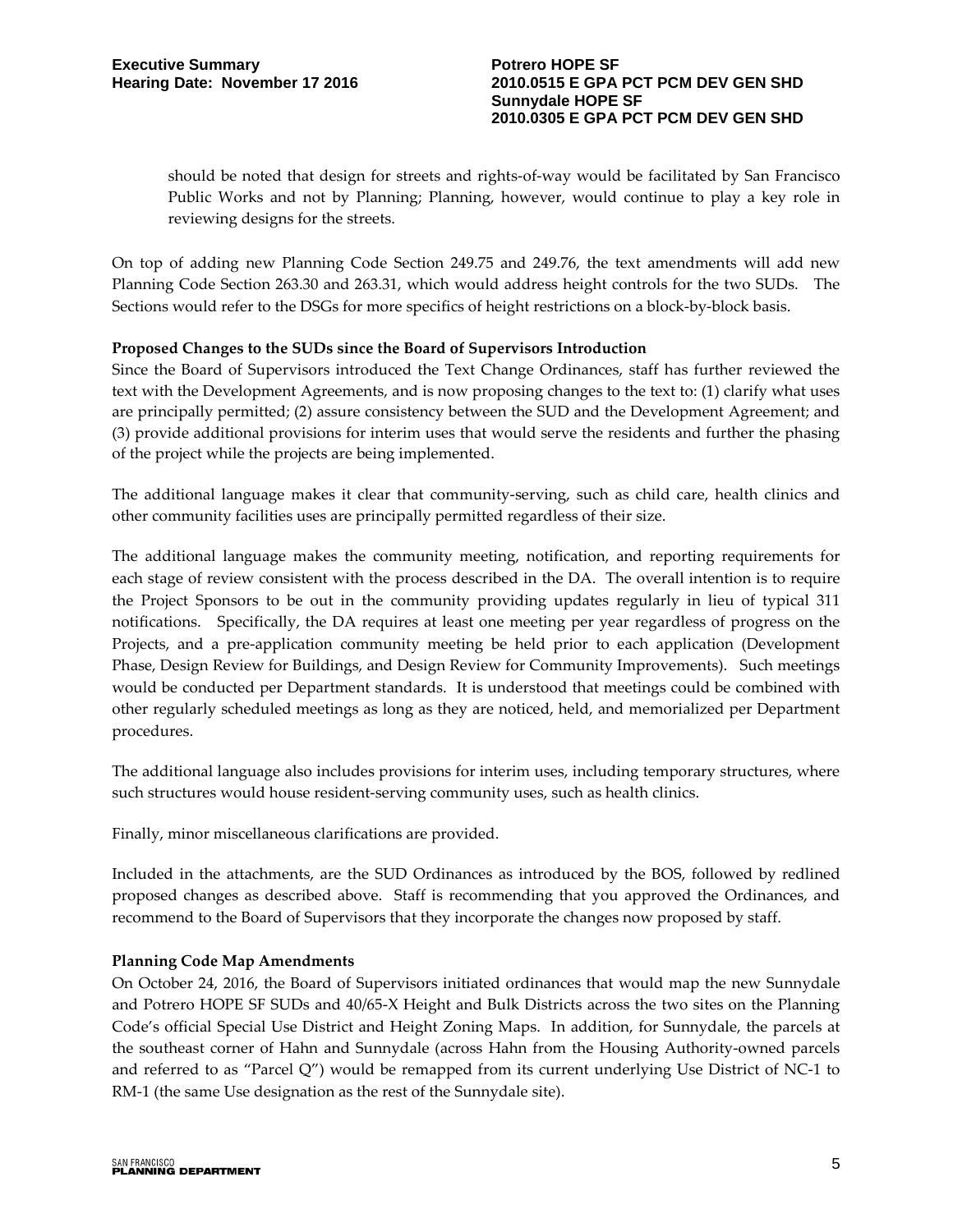#### **Design Standards and Guidelines (DSG)**

The primary documents that would regulate the physical development of the Projects are the Design Standards and Guidelines documents. These documents are proposed to be the key source for development controls for buildings and the public realm. Unlike the Planning Code, which largely assumes an established block, lot, and street pattern the DSGs also address street layout, open space and blocks, and establish overarching strategies for placement of uses and buildings relative to street and open space typologies. The DSGs would be incorporated into the Planning Code by reference. Any future substantive amendments to the DSGs would need to be approved by the Planning Commission.

#### **Development Agreements**

The Development Agreements between the City, the Housing Authority, and the two Master Developers will set forth vesting rights for the Master Developers and establish a set of committed public benefits for each of the two sites. Vested elements consist of: locations and numbers of buildings, land uses and height and bulk limits, permitted uses, provisions for vehicular access and parking, and provision for new open spaces and public improvements. The housing development plan is divided into affordable parcels, which contain public housing replacement units (approximately 619 for Potrero and 775 for Sunnydale), and new additional affordable units (approximately 150 for Potrero and 194 for Sunnydale) that will be constructed, owned and managed by the Developer, and market rate parcels, which are intended to be sold to independent private developers for the development of market rate units (approximately 800 for Potrero and 600 for Sunnydale). Development impact fees will not be assessed on the affordable parcels (per the Planning Code). For Potrero, market rate parcels will pay development impact fees equivalent to the Eastern Neighborhoods fees that would be used for public improvements on-site rather than for the greater Eastern Neighborhoods.

On top of the affordable housing described above, the City will receive a comprehensive package of public benefits, including but not limited to: new roadways (built to Better Streets standards), utilities, community services, parks, and open spaces. The project will be phased over a period of not more than 25 years.

#### **Shadow Impact Finding**

Pursuant to Planning Code Section 295, no net new shadow, as described within the Planning Code, is allowed to be created by new development on a Recreation and Park Department property, unless the Planning Commission, in consultation with Recreation and Park's General Manager and the Recreation and Park Commission, makes findings that the new shadows are insignificant. Incorporated into each of the environmental reviews for the two Projects are detailed shadow analyses prepared pursuant per Department standards. The analyses describe net new shadows<sup>[1](#page-5-0)</sup> cast on adjacent parks (Potrero Recreation Center for the Potrero project, and McLaren Park (Gleneagles Golf Course and Herz Playground) for Sunnydale) by development proposed by the HOPE SF Program. For both projects, the

 $\overline{a}$ 

<span id="page-5-0"></span><sup>&</sup>lt;sup>1</sup> Net new shadow is quantified as "net new shadow hours", which is calculated as the area of new shadow created by new development times the hours that such shadows are cast over the course a day. New shadow impacts are only considered for buildings over 40-feet.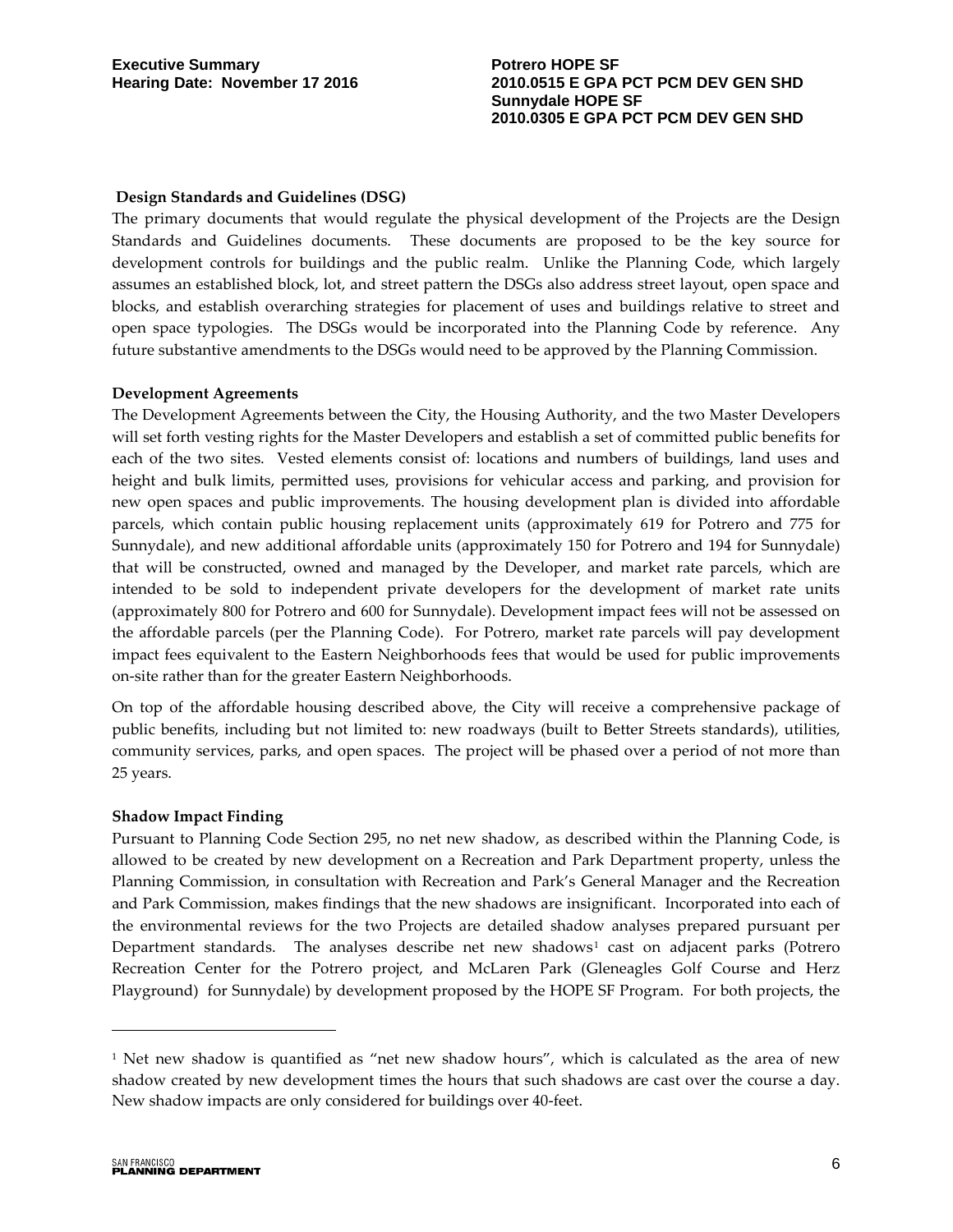respective EIR/EISs found the new shadows to be insignificant. Planning staff is requesting that the Planning Commission adopt Shadow Impact Findings for both entire sites to enable development to move forward and obviating the need for separate shadow analyses and processes for each building permit.

Consistent with the EIR/EISs, Planning staff finds that the shadow impacts are neither significant nor adverse. For the Potrero Project and the adjacent Potrero Recreation Center, the shadow study has determined that less than one percent of additional shadow would be added to the park. It should be noted that maximum building heights on a number of the blocks have been reduced since the shadow study was completed, which means shadow impacts would be even less than studies.

For Sunnydale and the adjacent park, McLaren Park, the shadow study has determined that less than .1 percent of additional shadow would be added to McLaren Park from buildings taller than 40-feet. Additionally, no new shadow would be cast on the Herz Playground portion of McLaren Park.

# **ENVIRONMENTAL REVIEW**

Environmental review has been completed for both Projects.

On July 9, 2015 by Motion No. 19409, the Planning Commission certified the Sunnydale EIR.

On December 10, 2015 by Motion No. 19529, the Planning Commission certified the Potrero EIR. The Planning Commission also adopted CEQA finding by Motion No. 19529 for the Potrero Project.

# **HEARING NOTIFICATION AND PUBLIC COMMENT**

Below is a summary of the completed notifications of this hearing required under the Planning Code.

# **HEARING NOTIFICATION**

| <b>TYPE</b>        | REQUIRED<br><b>PERIOD</b> | REQUIRED<br><b>NOTICE</b><br><b>DATE</b> | ACTUAL<br><b>NOTICE</b><br><b>DATE</b> | <b>ACTUAL</b><br><b>PERIOD</b> |
|--------------------|---------------------------|------------------------------------------|----------------------------------------|--------------------------------|
| Classified News Ad | 20 days                   | October 26, 2016                         | October 26, 2016                       | 20 days                        |
| Posted Notice      | [not required]            |                                          |                                        |                                |
| Mailed Notice      | 10 days                   | November 7, 2016                         | November 4, 2016                       | 14 days                        |

As of the date of this Report, staff has not received any comments on either of the proposals.

The HOPE SF Program includes ongoing community engagement. For Potrero, the Master Developer holds regular monthly meetings with the site's residents and neighbors as part of its Community Building Group. In addition, the Master Developer frequently engages with local community groups such as the Potrero Boosters.

Similar to Potrero, the Sunnydale Master Developer holds regular meetings with residents and the local community. Specific to these master approvals, the Master Developer also held two meetings on July 30, 2016 and August 2, 2016 to discuss the entitlements.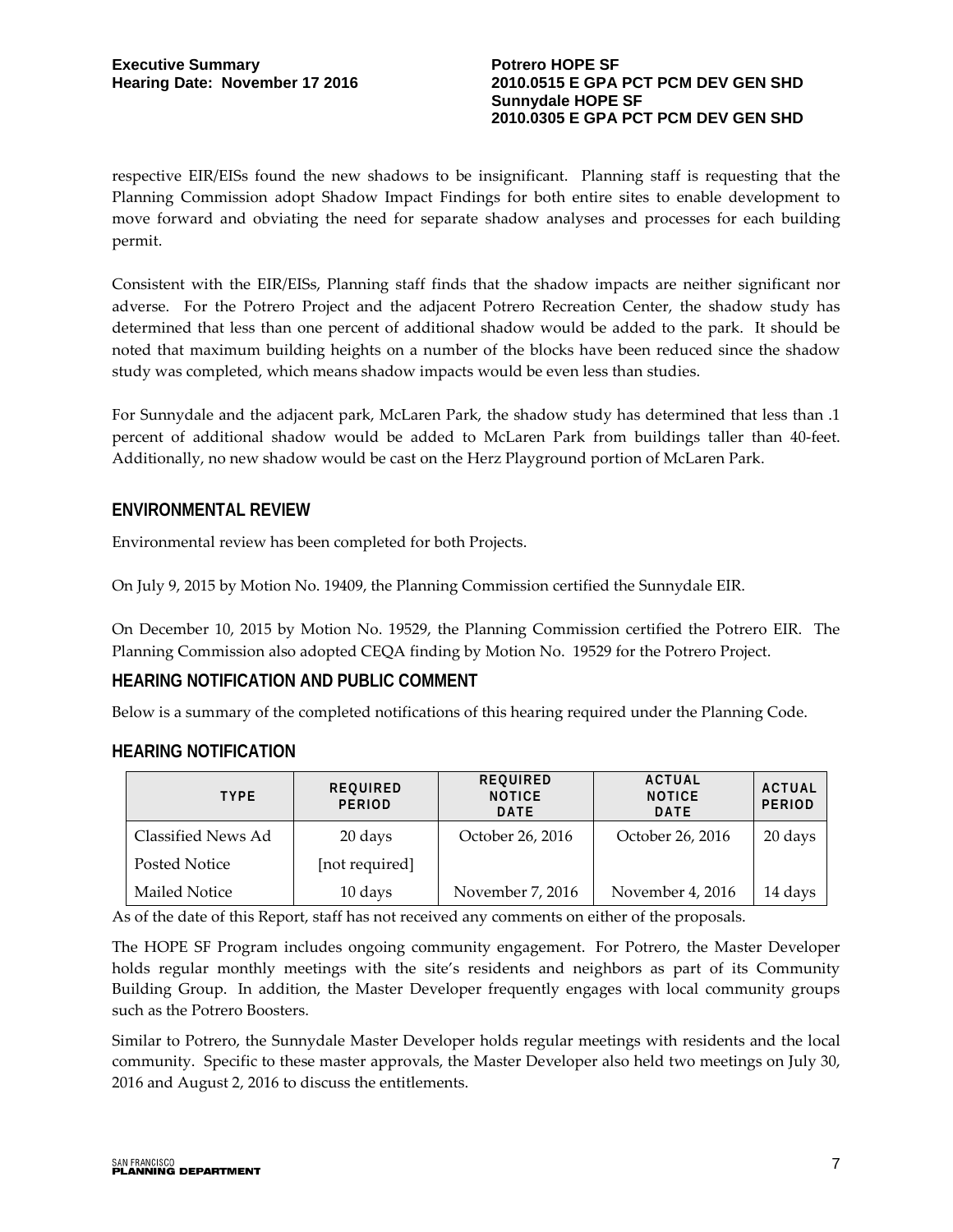### **BASIS FOR RECOMMENDATION**

Department staff is recommending that the Planning Commission adopt all of the subject Resolutions and Motions in furtherance of the Project:

- 1. The Projects and all Commission actions thereto would enable the HOPE SF Program to be implemented at the Potrero and Sunnydale sites. The HOPE SF Program is the City's signature affordable housing program, particularly towards the goal of addressing chronic poverty in the City's most disadvantaged communities.
- 2. The HOPE SF Program includes robust community-building components that include providing access to social services, including child care, job training, and other community programs.
- 3. The Projects would completely rebuild the two sites over several years. The newly constructed communities would include new parks, open spaces, streets, and infrastructure.
- 4. The proposed layout of the two HOPE SF sites are designed with new street networks that will be much more integrated into the surrounding neighborhoods. The new streets would be constructed to Better Streets standards.
- 5. The proposed site plans include new parks, open spaces, and other recreational and community facilities that will not only serve the site's residents but the larger neighborhood and City as well.
- 6. The proposed site plans break down the scale of blocks to a scale that is much more typical of San Francisco urban fabric. The new finer-grained block patterns will enable much easier access through the site for pedestrians and bicyclists.
- 7. The proposed SUDs and DSGs allow for a mix of uses that are essential for a vibrant community.
- 8. The proposed SUDs and DSGs provide controls and guidelines that will assure that buildings are varied and broken down to the human scale.
- 9. The proposed SUDs and DSGs provide controls that will assure that buildings face the street and open spaces with active uses provide eyes-on-the-street and an engaging public realm.
- 10. The Development Agreements provide certainty of the Projects' community benefits and the means to deliver them that is beyond what would otherwise be required by City Codes.
- 11. Shadow impacts from the new buildings on adjacent parks were studied as part of the EIR/EISs and found to be insignificant. The shadow findings provided as a part of these approvals confirm these conclusions and will enable more efficient delivery of the projects over time.
- 12. The Master Developers have been working very closely with their respective communities in developing the site plans in accordance with the HOPE SF Programs, and have plans going forward for ongoing community communication and engagement.

**RECOMMENDATION:** Approve both the Sunnydale HOPE SF Project and the Potrero HOPE SF Project.

#### **Attachments:**

#### **For Sunnydale**

- 1. Sunnydale Project Description Summary, Site Map and Phasing Map
- 2. Draft Motion adopting CEQA Findings
	- Exhibit A CEQA Findings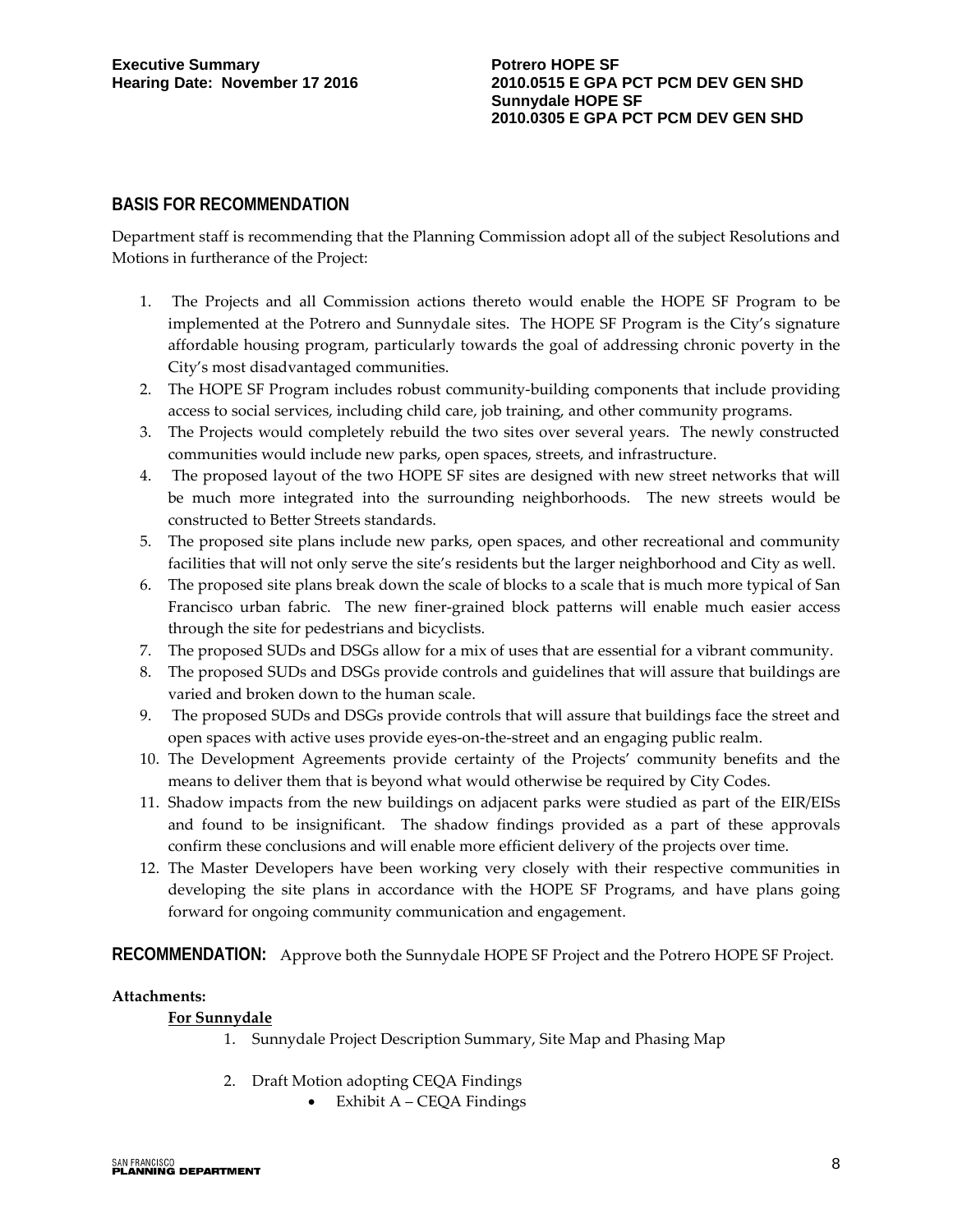- 3. Draft Motion Adopting General Plan Findings and Findings of Consistency with Planning Code Section 101.1
	- Exhibit A General Plan and Planning Code Section 101.1 Findings
- 4. Draft Resolution Approving General Plan Amendments
	- Legislative Digest
	- Draft Ordinance Amending Map 4 of the Urban Design Element and Map 03 or the Recreation and Open Space Element
	- Revised Map 4 of the Urban Design Element
	- Revised Map 03 of the Recreation and Open Space Element
- 5. Draft Resolution Approving Planning Code Text Amendments
	- Legislative Digest
	- Draft Ordinance Amending the Planning Code by Adding Planning Code Section 249.75 and 263.30, the Sunnydale HOPE SF SUD
- 6. Draft Resolution Approving Map Amendments
	- Legislative Digest
	- Draft Ordinance Amending Map ZN11, SU11 and HT11
	- Maps Showing Revised Zoning
- 7. Draft Motion Approving the Sunnydale Design Standards and Guidelines Document
	- Draft Sunnydale Standards and Guidelines Document
- 8. Draft Motion Adopting Section 295 Findings
	- Shadow Analysis for Sunnydale
- 9. Draft Resolution Approving the Development Agreement
	- Draft Sunnydale Development Agreement between the City, and San Francisco Housing Authority, and Sunnydale Development Company, LLC including Exhibits

#### **For Potrero**

- 1. Potrero Project Description Summary, Site Map and Phasing Map
- 2. Draft Resolution Approving General Plan Amendments
	- Legislative Digest
	- Draft Ordinance Amending Map 4 of the Urban Design Element and Map 03 or the Recreation and Open Space Element
	- Revised Map 4 of the Urban Design Element
	- Revised Map 03 of the Recreation and Open Space Element
- 3. Draft Resolution Approving Planning Code Text Amendments
	- Legislative Digest